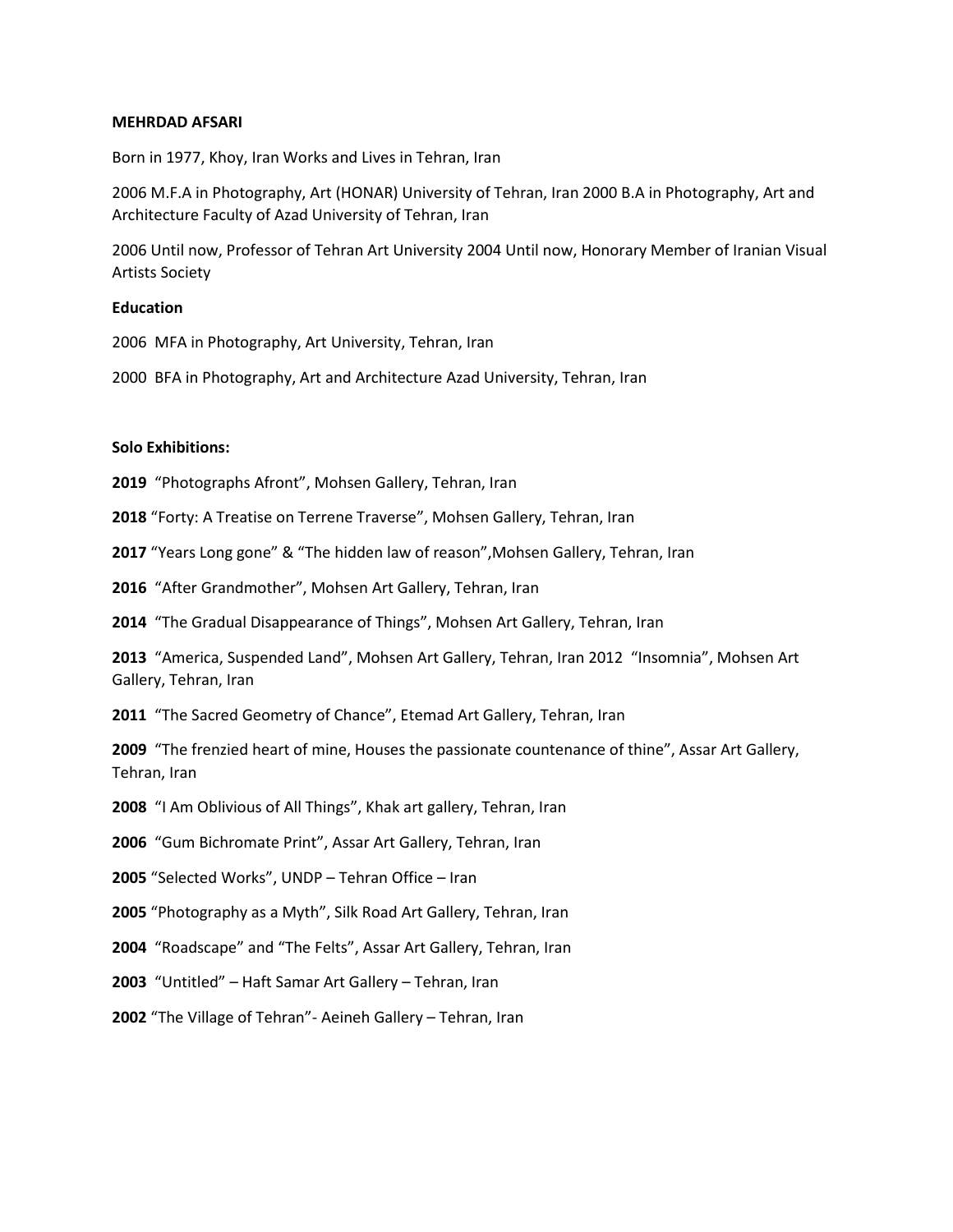### **Selected International Group Exhibitions:**

"Iran: Visual Poetries", Rencontres des la photo en Gaspesie, Canada

"Photo Shanghai", Shanghai, China

"A Few Days In Between" in memory of Abbas Kiarostami, Nabshi Center, Tehran, Iran / Arta Gallery,

Toronto, Canada

"Only the Morning Bird Treasures the Flower Garden" REDCAT Gallery, Los Angeles, USA

"TirArt", Tehran (IR)

"Photo London", London (UK)

"Iranian Garden" – 3, 14 Art Gallery – Bergen,Norway

"Focus Iran 2" – Craft & Folk Art Museum – LA, USA

"Photo San Francisco" – San Francisco – USA

"uNclear deal"- Curated by Mehdi Abdolkarimi-The Mine Art gallery-Dubai, U.A.E

"Iranian Contemporary Art"- ART ANKARA 2015- Ankara, Turkey

"My Name Is Not Rouge"- Curated by Ali Bakhtiari – Shirin Gallery, New York,USA

 "Sub Tehran: Subjective Truth from Iran", Center of Contemporary Art (CCA), Curated by Sohrab Kashani- Tbilisi, Georgia

MEDATAK Festival "Section Uncharted Territory: video art in Iran"- Video – Madrid,Spain

"TV Dinner Project" -Video- Queens Museum of Art (QMA) -USA

"Settlement and Urban Identity in the Persian Gulf Region", University of Westminster, London, UK

Hillyer Art Space – Washington D.C – USA

## **Selected National Group Exhibition:**

"Piece of Life" – E1 Art Galley – Tehran,Iran

"Ebb" – Silk Road Gallery – Tehran,Iran

"Art for Peace"- Curated by Feridon Farbod-Niavaran Artistic Creations Foundation – Tehran, Iran

"Winter" – Mohsen Art Gallery – Tehran,Iran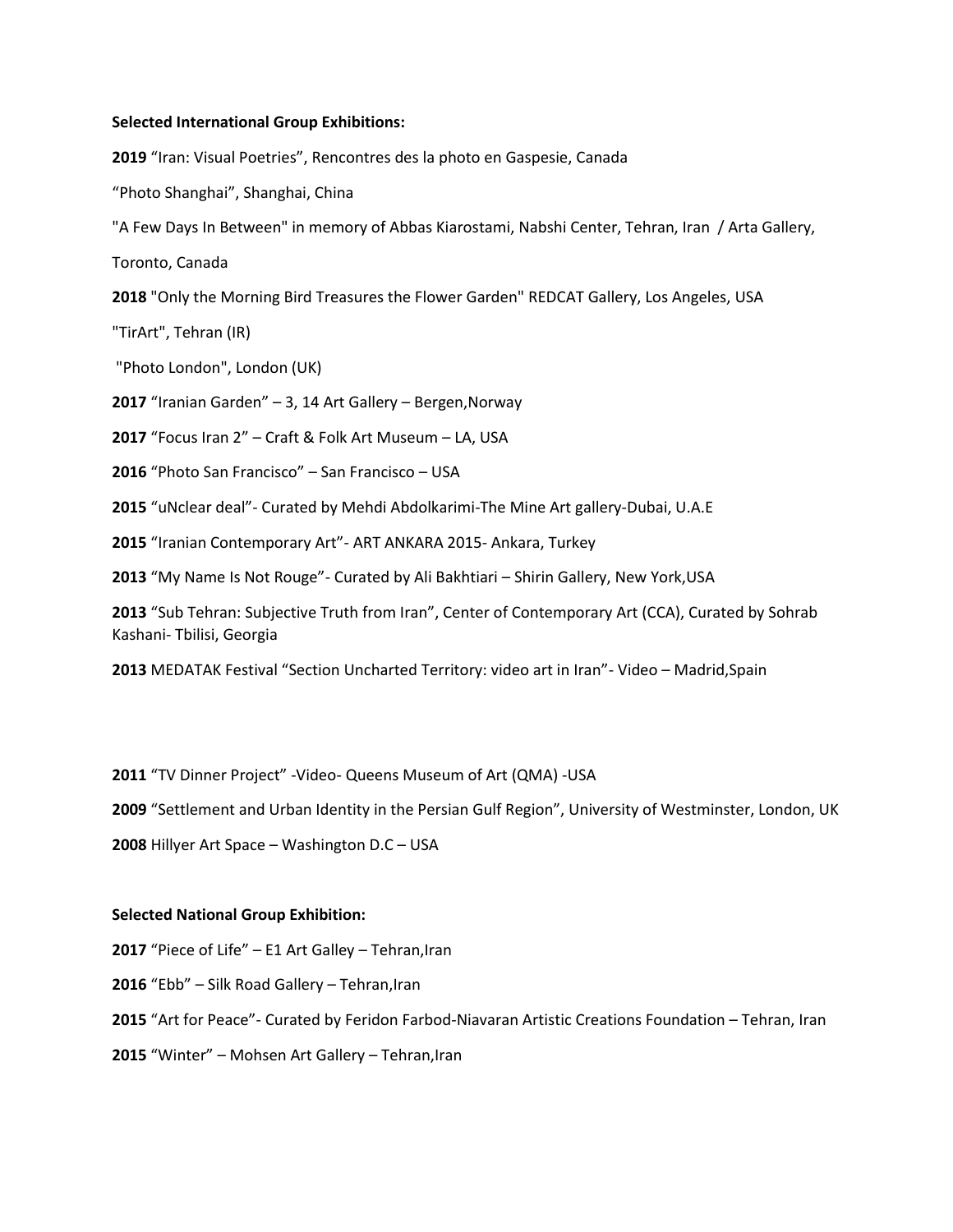"Approaches to Tradition neo- Traditionalism in Contemporary Iranian Art" Tehran Museum of Contemporary Art- Tehran, Iran

"Zoo" Curated by Iman Safaei- Shirin Art Gallery – Tehran,Iran

"Art for Peace"- Curated by Solmaz Shabani- Held in 3 galleries- Tehran, Iran

"Silence"-curated by:Iman Safaei-Shirin Art Gallery-Tehran,Iran

"Inbetwenness"-curated by: Hamid Severi-Video-Mahemehr Art Gallery-Tahran,Iran

"Confined Landscape"- Mohsen Art Gallery-Tehran,Iran

- "The 1st Tehran Annual Digital Art Exhibition" -Video-Mohsen Art Gallery -Tehran,Iran
- "Pool" -Mohsen Art Gallery -Tehran,Iran

"13X18 Portrait" -Video -Etamad Art Gallery – Tehran, Iran

"Big Lie"-Video -Mohsen Art Gallery – Tehran, Iran

"Obligatory Military Service"-Video-Mohsen Art Gallery – Tehran, Iran

"Tehran 16 sq Km"- installation -Tarahan Azad Art Gallery -Tehran, Iran

Group Photo Exhibition – Niavaran Artistic Creations Foundation – Tehran, Iran

10th photo biennial – Tehran Museum of Contemporary Art, Iran

Art Expo – Tehran Museum of Contemporary Art, Iran

9th photo biennial – Tehran Museum of Contemporary Art, Iran

Assar Art Gallery – Tehran, Iran

Silk Road Art Gallery – Tehran, Iran

 Assar Art Gallery –" Iranian Contemporary Photography "- Tehran, Iran Tehran Gallery – subordinate to Tehran University – Tehran, Iran From 1997 – 2017 More than 80 national and international group exhibitions

## **Awards and Fellowships:**

International photography Grant (Nominee), International photography magazine, online Selected Artist for" Iran and Norway Artist Exchange program" Bergen,Norway KAUNAS Photo Star Festival – Top finalist – Kaunas, Lithuania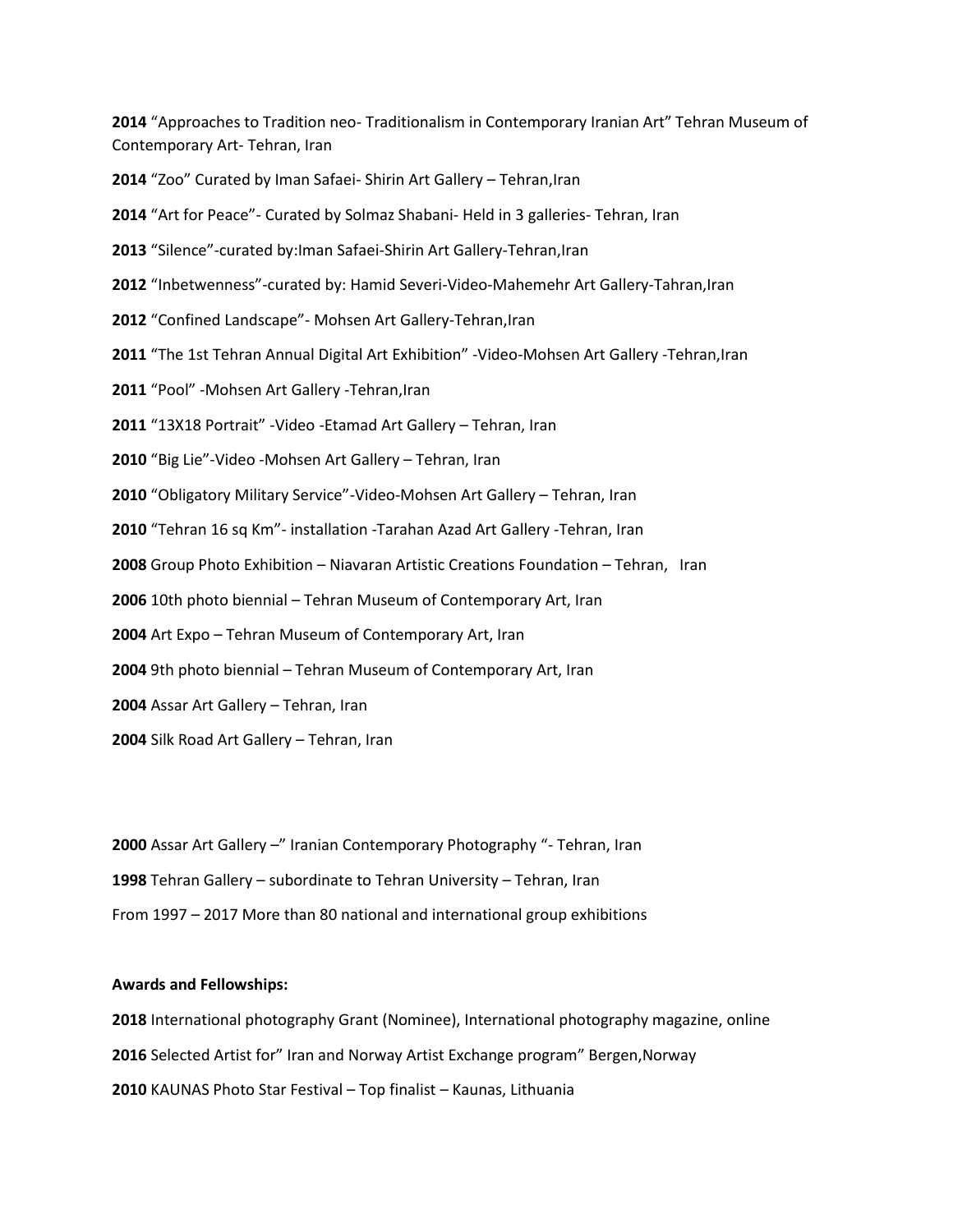"1 sq. Mile Project" – Visiting Art, art institution in London, UK. "Art Bridge Program" International arts &artists – Washington D.C, New York, Charleston – USA 4th Iranian sea photo biennial – second prize -Iran 10th photo biennial – Tehran Museum of Contemporary Art – first prize -Iran 2nd Iranian sea photo biennial – third prize -Iran

## **Other Activities:**

**2019** Jury member "4th Tehran Art University Photo Festival", Tehran, Iran

Curated Mohammad Sayyad solo photo exhibition "The Land of Bewilderment", Nabshi Center, Tehran, Iran

**2018** Jury member "11th FAJR Visual Art Festival", Tehran Museum of Contemporary Art (TMoCA) Tehran, Iran

Scientific and Artistic Committee "7th 10 Days with Photographers Annual festival", Iranian Artist Forum, Tehran, Iran

Jury member "3th Focus Iran" contemporary photography and video biennial, CAFAM museum, Los Angeles, USA

Jury member "Isfahan" photo festival, Isfahan, Iran

Jury member "1st Blue Sky photo festival", Tehran, Iran

Jury member "Iran & China photo festival", Tehran, Iran

**2017** Curated group exhibition "Implicit Signifies "-Mohsen Art gallery-Tehran,Iran

**2016** Scientific Committee of "10 Days with Photographers" Annual festival – Tehran,Iran

**2016** Jury member of" 6th Birjand" photo festival Birjand, Iran

**2016** Jury member of" Foad" photo festival- Tehran, Iran

**2015** Jury member of" Birjand" photo festival Birjand, Iran

**2015** Jury member of "Dast Dovoom" Photo Festival -Tehran, Iran

**2015** Curated photo group exhibition "Winter "-Mohsen Art gallery-Tehran,Iran

**2012** Curated photo group exhibition "Confined Landscape"-Mohsen Art gallery-Tehran,Iran

**2010** Jury member of "Persia in the Mirror of Nature" Photo Festival -Shiraz, Iran